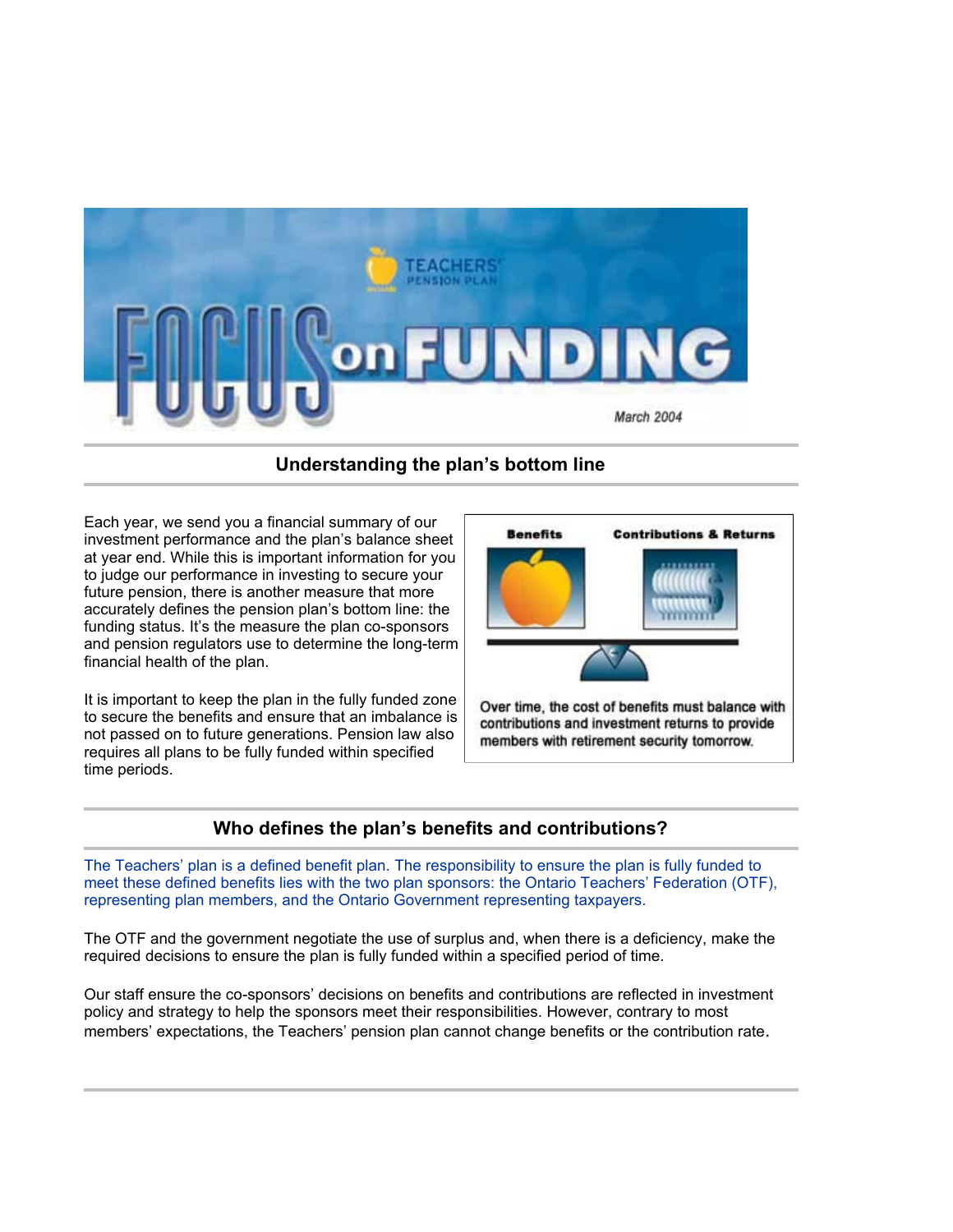### **How much money does the plan need for the future?**

The answer is, it needs enough to cover the cost of future benefit payments for all members.

Today, the plan has about \$75 billion in assets and pays retired teachers over \$3.2 billion annually. So, on a short-term basis, the plan looks like it has enough, and it certainly does for the next few years.

But we need to look beyond the short-term because the plan must be healthy not just in 2004 and 2005 but 50, 60 and 70 years from now when it's paying benefits to new teachers who won't retire until well into the future.

The plan uses a funding valuation to project the plan's benefit costs and compare them to the assets plus future contributions. It looks ahead to the next 70 years, which is how long the plan must exist to fully pay out the costs of future benefits promised to all current plan members.

The funding valuation provides us with a snapshot of the future. It tells us whether, at a particular point in time, the plan is fully funded and has enough money to cover the cost of future benefits promised to all current plan members.

To assess the funding status, the Board of Directors hires an independent actuary who determines the assumptions to be used in the valuation and calculates the plan's bottom line.

### **What does the plan do with its funding valuation?**

By law, the plan is required to file a funding valuation with pension regulators every three years. If the plan is in balance at the time the funding valuation is filed, then no changes are necessary in contribution rates or benefit levels.

If the valuation shows the plan is not fully funding the cost of its future benefits, a contribution rate increase would be imposed automatically to cover the shortfall. This has not happened to this pension plan since 1990 when the contribution rate was set at 7.3% up to the CPP maximum salary and 8.9% above that amount.

This does not mean the co-sponsors have to wait for three years before making funding decisions. They review the plan's funding status on an ongoing basis and can make negotiated changes at any time to safeguard the future of the plan.

They can also file the funding valuation any year within the mandated three-year window if they believe it would help the plan. The last valuation was filed in 2003.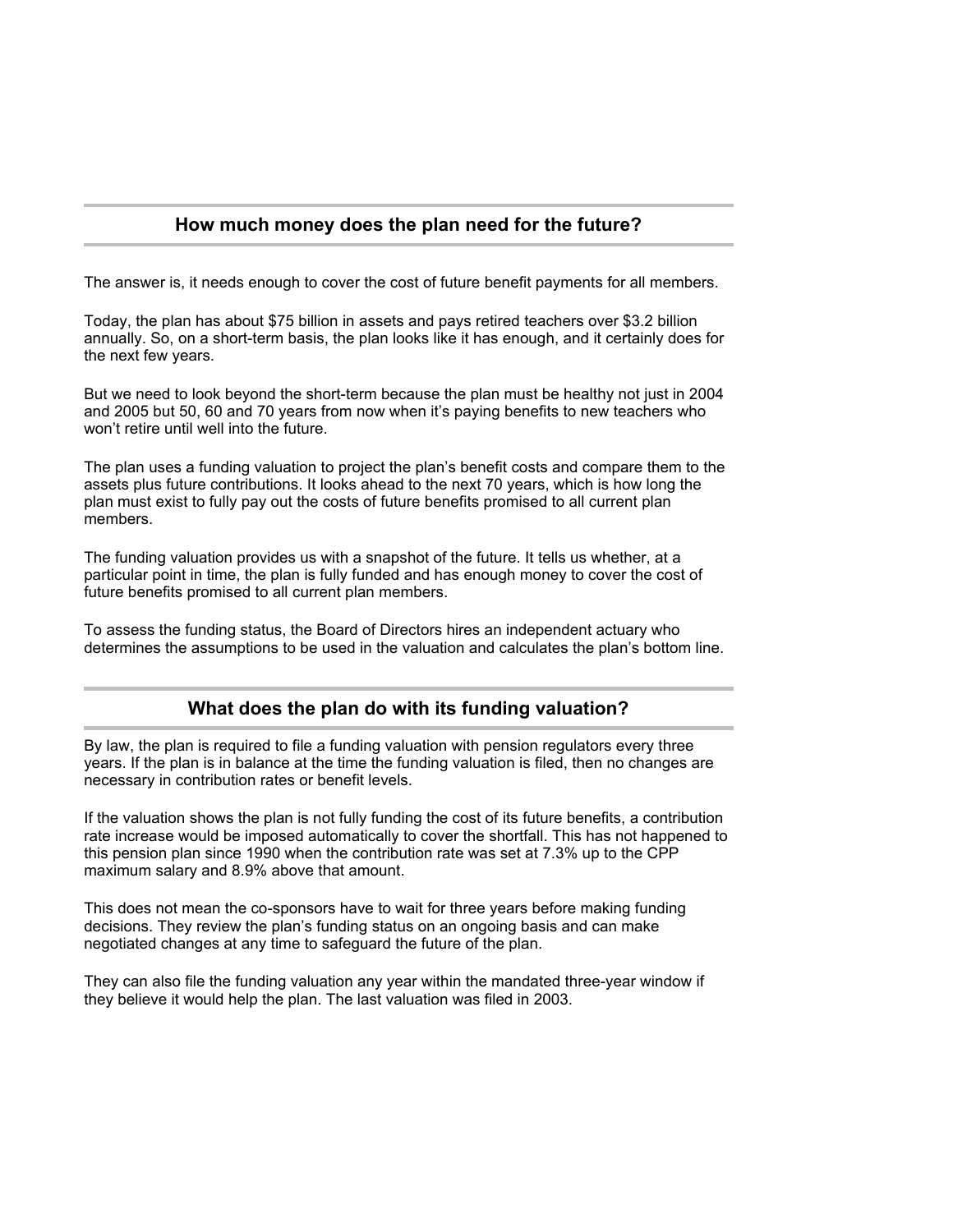## **The important balance between benefits & assets**



The plan must maintain a balance, over time, between benefits and assets (contributions and investment returns). If the value of benefits is too high relative to the assets, the plan would be out of balance, resulting in a shortfall.

That means the co-sponsors pay close attention to the long-term cost of benefits (not just the immediate cost) and the long-term value of contributions and investment returns.

In previous years, we expressed concern that the plan had a budding imbalance. This imbalance is now evident ... the 2004 actuarial valuation showed a \$6.2 billion funding shortfall for the pension plan. If it persists, the plan sponsors, the Ontario Teachers' Federation and the Ontario government, will have to act to bring assets and benefits back into balance by January 1, 2006.

Contributing to this imbalance was a sharp increase in the amount of money needed today to pay all pensions promised in the future. When real interest rates fall, as they did in the last three or four years, the cost of future benefits increases. In the short-term, this increased cost coincided with volatile investment markets, which caused the plan's assets to decline in value in 2001 and 2002.

In addition, benefits have improved over the last decade while contributions have remained at the same level since 1990. The cost of all permanent benefit improvements will continue to escalate as new teachers join the plan.

While investment markets may produce better returns in the future, and real interest rate trends may reverse themselves, this won't change the fact that the contributions and benefits must balance over the long term to provide retirement security for plan members tomorrow.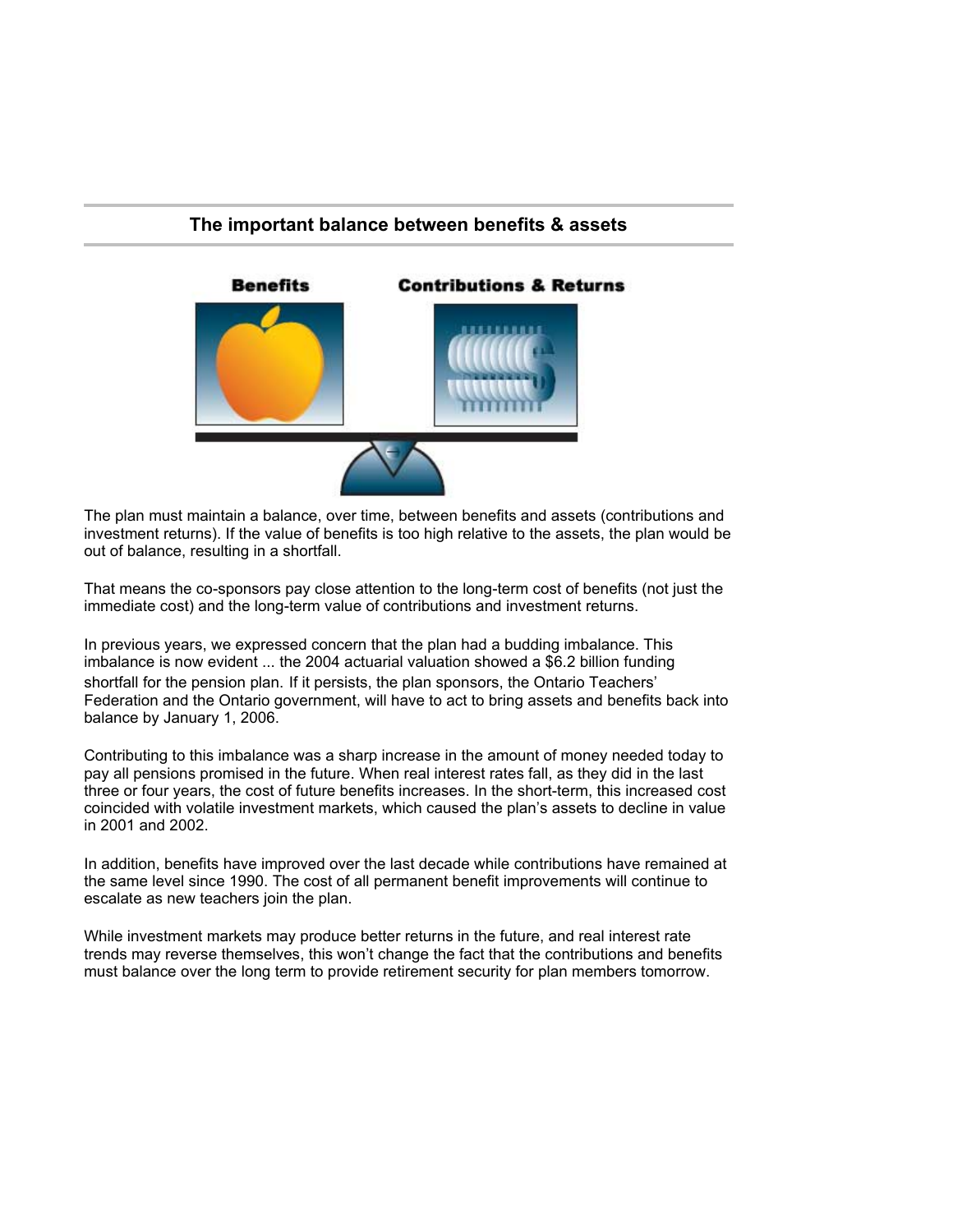# **Valuing the benefits**

The actuary determines the future cost of pension benefits (the plan's "liabilities") by making a number of assumptions, including:

- How long will teachers teach?
- What will inflation be in the future?
- What salary increases are teachers likely to receive?
- How long will the average teacher live?
- What will the plan's investments earn?



These and other assumptions are used to estimate the value and the cost of future defined benefits owed to today's members. The assumptions for the rate of return on investments and longevity of members are key to determining the cost.

To calculate the amount of money needed today to pay all pensions promised in the future, we use something called 'real' (meaning after inflation) interest rates. These rates rise and fall with the markets and can cause the cost of future benefits to change quite dramatically. A 1% change in the rates causes a 20% change in the projected cost of benefits. When real interest rates fall, as they did in the last two years, the cost of future benefits increases dramatically.



| Value of a Typical Pension at Retirement*           |                          |  |  |  |
|-----------------------------------------------------|--------------------------|--|--|--|
| Interest rates                                      | Rounded Value of Pension |  |  |  |
| 2.0%                                                | \$860,000                |  |  |  |
| 2.5%                                                | \$800,000                |  |  |  |
| $3.0\%$                                             | \$745,000                |  |  |  |
| 3.5%                                                | \$700,000                |  |  |  |
| 4.0%                                                | \$660,000                |  |  |  |
| 4.5%                                                | \$620,000                |  |  |  |
| 5.0%                                                | \$585,000                |  |  |  |
| *The value of a typical \$40,000 pension at age 55. |                          |  |  |  |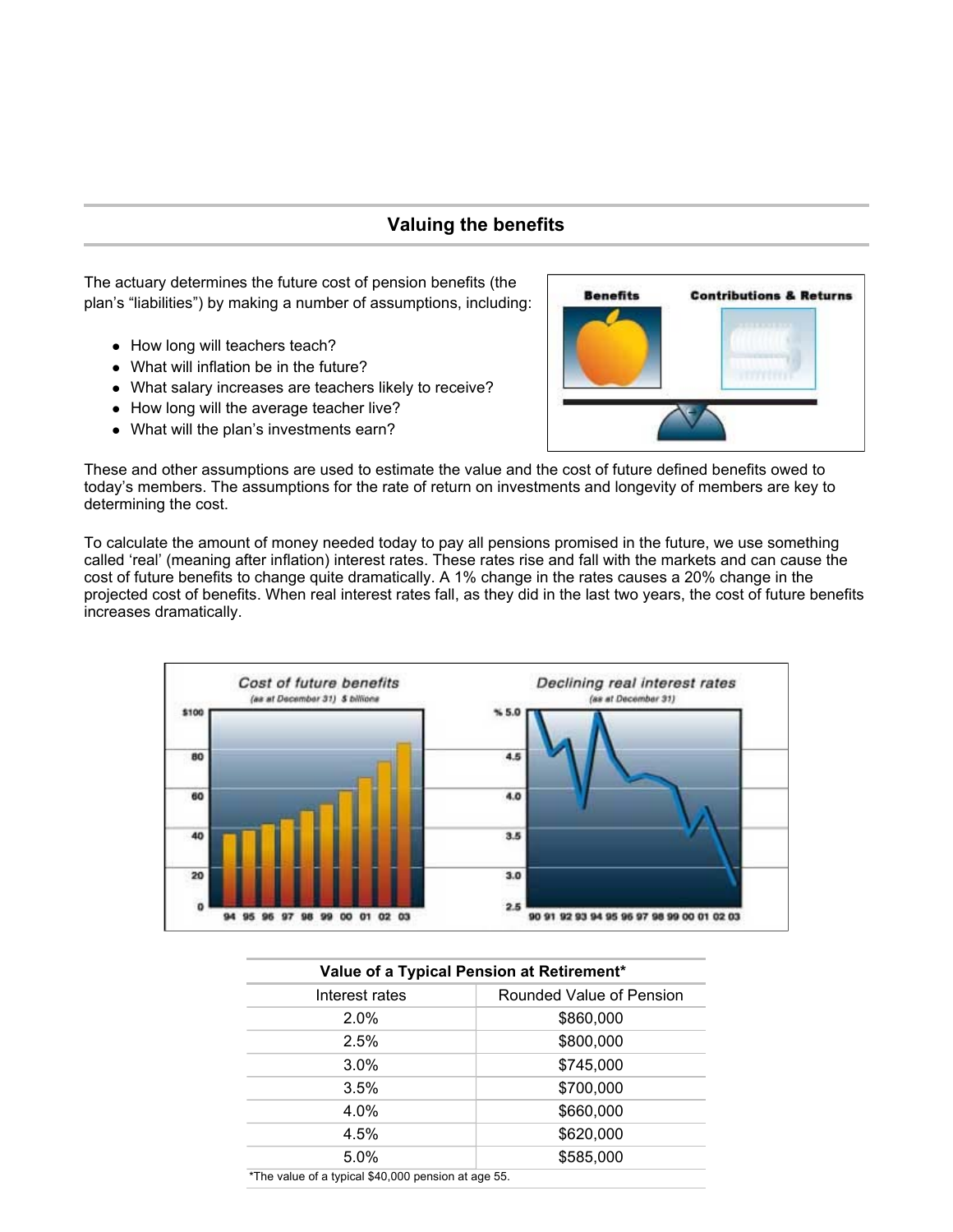### **Valuing the assets**

The actuary takes into account everything the plan owns – stocks, bonds, cash, etc. – and the investment return expected in the future plus the value of contributions today's plan members will make in the future.

We know the size of the fund today. But we must estimate what future rate of return we can expect to achieve over the long term. Based on the current rate, we also calculate the present value of future contributions current plan members and the government will make – approximately \$15 billion. More information.



In addition, an assumption is made about the plan's long-term rate of investment return. This is commonly referred to as the discount rate. Using the discount rate, the actuary determines if the plan's assets today, plus future contributions made by existing plan members tomorrow, will be sufficient to pay promised pensions.

### **Valuation assumptions**

These valuation assumptions change over time, as this chart demonstrates, and are intended to be accurate over a long horizon. While actual experience mirrors some assumptions closely, annual stock market returns typically fluctuate much more significantly compared to the assumption and are smoothed over five years. (See Equity Returns chart)

| (percent as at<br>January 1) | 2004 | 2003 | 2002 | 2000 | 1998   |
|------------------------------|------|------|------|------|--------|
| Rate of return               | 6.20 | 6.40 | 6.30 | 6.25 | 7.5    |
| Salary escalation            | 3.35 | 3.05 | 2.90 | 3.20 | $4.5*$ |
| Inflation rate               | 2.35 | 2.05 | 1.90 | 2.20 | $3.5*$ |

\*except 2% for two years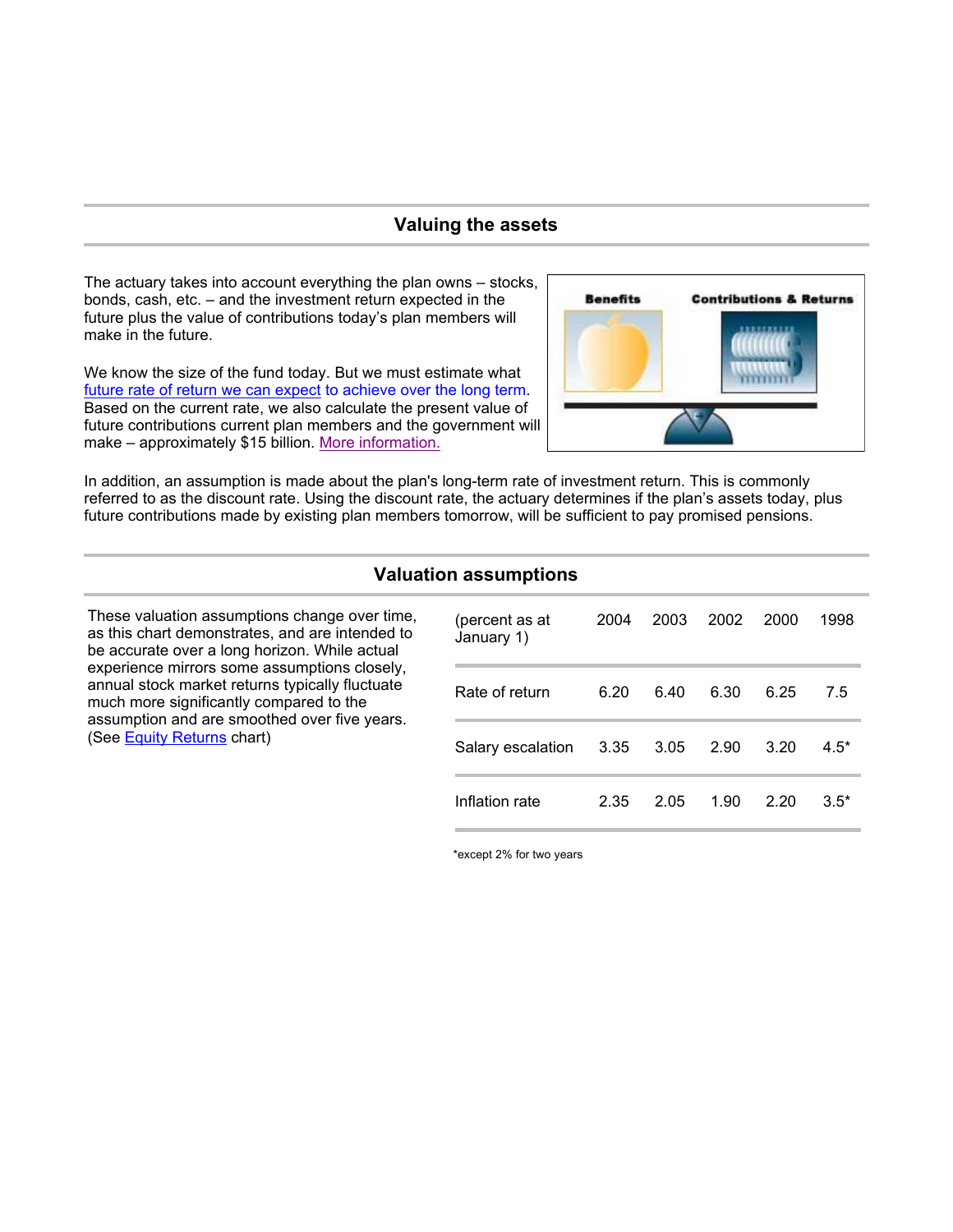### **What is smoothing?**

To arrive at the funding valuation, the actuary 'smoothes' gains and losses the plan makes or incurs on all investments except bonds when those gains or losses are different from the plan's longterm assumption. The practice of smoothing is employed consistently by many other plans to reduce short-term fluctuations in the valuation. Without smoothing, pension plans would be faced with the impractical task of adjusting contribution rates frequently because of the volatility of stock markets.

Smoothing is not used on the plan's investments in bonds because their value is correlated to the cost of benefits.



Smoothing defers gains when actual returns exceed the (6% plus inflation) assumption. When returns are below the assumption, smoothing defers losses. Each year, 20% of gains or losses are recognized straight up, the balance is then smoothed and recognized in future years.

But this doesn't mean the plan gets a free ride as a result of smoothing. Everything that is smoothed out is eventually brought back in. As a result of stock market declines in 2001 and 2002, the plan holds \$4 billion in equity losses that will be recognized over the next two years. When these losses are absorbed, the full impact of past poor markets will be absorbed in the plan's funding status. The chart above shows the considerable difference to the plan's funding status with smoothing and without smoothing.

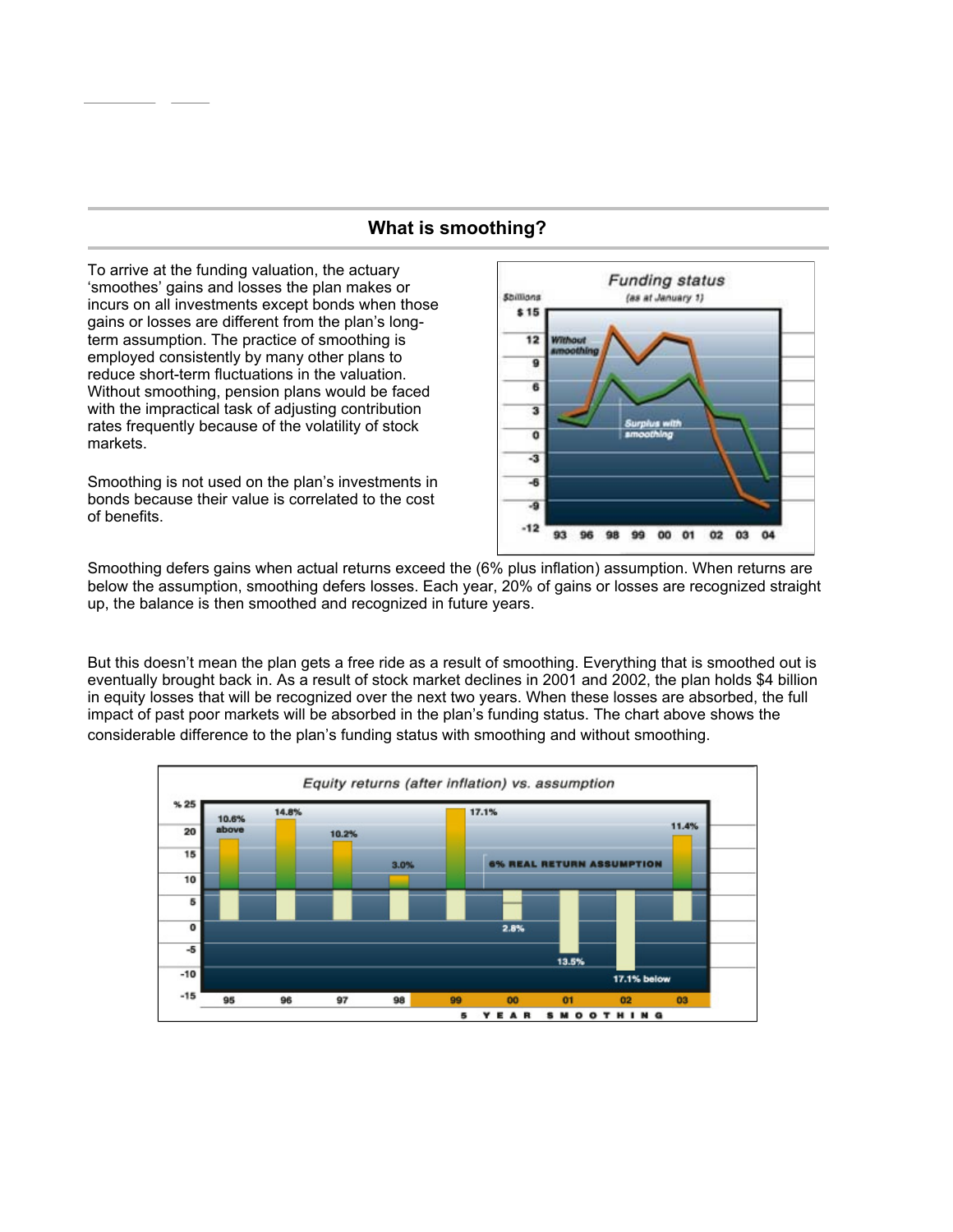| <b>Funding valuation history</b><br>(\$ billions) |           |        |      |       |       |       |       |       |                          |
|---------------------------------------------------|-----------|--------|------|-------|-------|-------|-------|-------|--------------------------|
| (at January 1) $1$                                | 04        | 03     | 02   | 01    | 00    | 99    | 98    | 96    | 93                       |
| Net assets                                        | \$75.7    | \$66.2 | 69.5 | 73.1  | 68.3  | 59.1  | 54.5  | 40.1  | 29.4                     |
| Smoothing                                         | 3.5       | 9.7    | 3.0  | (4.3) | (7.3) | (5.1) | (6.0) | (1.8) | $\overline{\phantom{a}}$ |
| Value of assets                                   | 79.2      | 75.9   | 72.5 | 68.8  | 61.0  | 54.0  | 48.5  | 38.3  | 29.4                     |
| Future contributions                              | 15.7      | 14.7   | 13.7 | 14.4  | 13.4  | 12.0  | 12.6  | 14.5  | 14.3                     |
| Funding commitments <sup>2</sup>                  |           |        |      |       |       | 3.7   | 8.5   | 8.4   | 8.4                      |
| Actuarial assets                                  | 94.9      | 90.6   | 86.2 | 83.2  | 74.4  | 69.7  | 69.6  | 61.2  | 52.1                     |
| Future accrued benefits                           | 101.1     | 89.1   | 84.3 | 76.4  | 69.8  | 66.2  | 62.8  | 60.5  | 50.6                     |
| Surplus (shortfall)                               | $($6.2)*$ | 1.5    | 1.9  | 6.8   | 4.6   | 3.5   | 6.8   | 0.7   | 1.5                      |

1 Valuation dates determined by co-sponsors

2 Payments committed by the government toward the pre-1990 unfunded liability

\* Interim valuation

# **What is the funding management policy?**

In March 2003, the co-sponsors adopted a funding management policy. This policy was designed to provide a structure for the sponsors to determine when it's appropriate to change benefits, change contribution rates or hold the line on both.

Previously they relied on the common practice of assuming the plan was fully funded when assets equaled 100% of liabilities (otherwise known as the cost of future benefits). Anything even marginally above that level was a 'usable' surplus that could be spent on improving benefits or reducing contributions. Anything even marginally below that level would have caused a contribution increase when the funding valuation was filed with regulators.

This black and white definition had very practical pitfalls. The most obvious is it provided false comfort that even a marginal surplus of assets over the cost of future benefits – say 101% – was enough cause to increase those benefits.



Knowing this, the plan's co-sponsors took the innovative step of adopting a funding management policy which defines a "funding zone."

Now, when the co-sponsors look at the funding valuation, they don't just see a surplus or shortfall, they see whether the plan is operating in its fully funded zone and if it is, where it is in this zone.